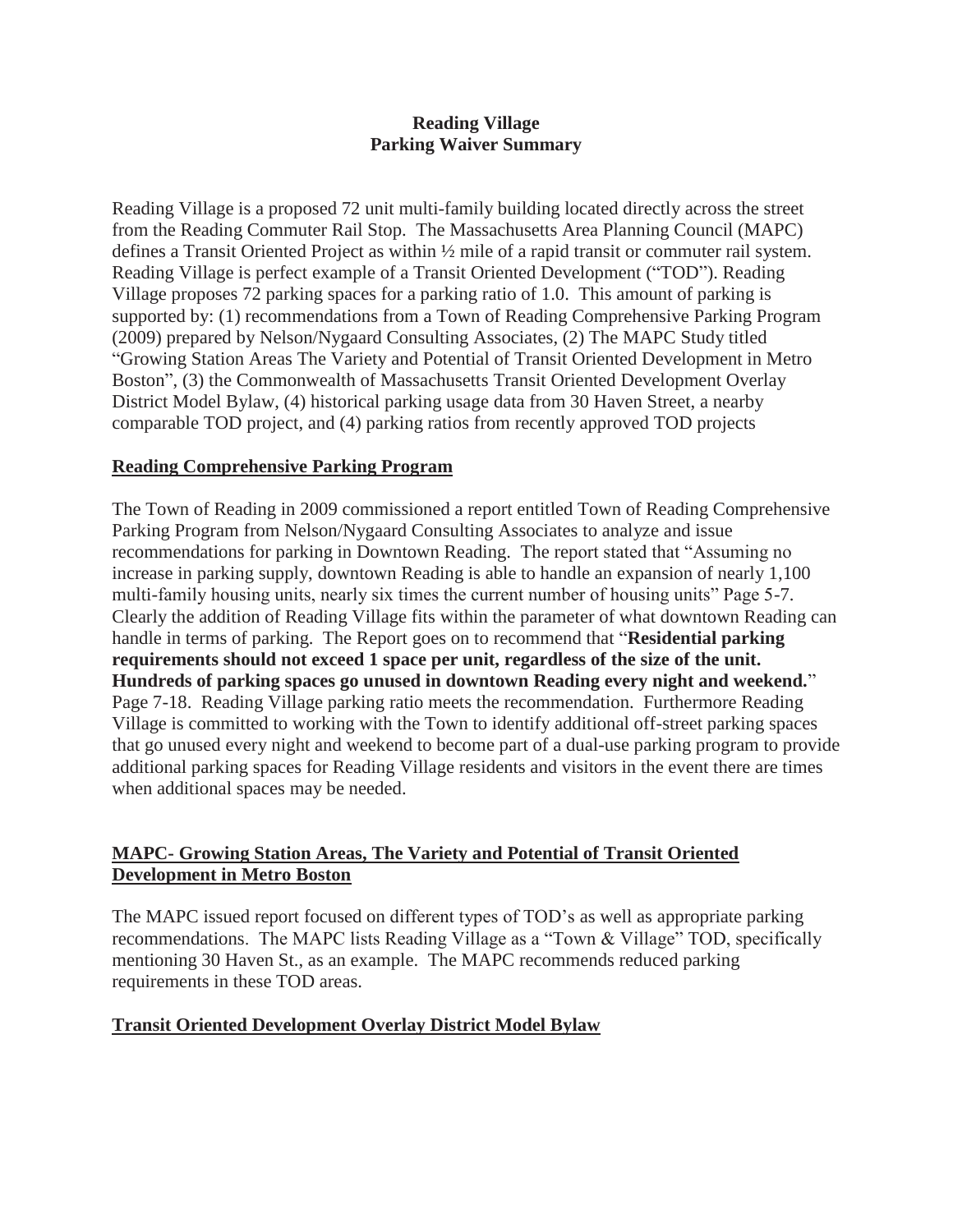The Transit-Oriented Development Overlay District Model Bylaw was prepared by the Commonwealth of Massachusetts as a Smart Growth Toolkit. Specifically, Section 8.0 Parking Requirements, states:

"Parking requirements within the TOD Overlay District are as follows: 1. A maximum of 1 parking space per multi-family unit, plus 1 guest space per 15 units, is permitted. *Reading Village meets this maximum parking requirement. Additionally Reading Village will work the Town to identify additional off-street parking spaces that go unused every night and weekend to become part of a dual-use parking program to provide additional guest spaces (also see number 3 below).*

2. Parking for non-residential uses shall be provided at not more than 3 per 1,000 square feet (gross) and not less than less than 1 per 500 square feet (gross) for uses covering less than 1,000 square feet.

3. Further reduction in the number of required parking spaces may be permitted by a Special Permit granted by the Planning Board after a finding by the Board that the development will be adequately served by users of public transportation.

4. Shared parking is strongly encouraged. On lots serving more than one use, the total number of spaces required may be reduced, provided that the applicant submits credible evidence to the satisfaction of the City/Town Planning Board that the peak parking demand of the uses do not coincide, and that the accumulated parking demand at any one time shall not exceed the total capacity of the facility. Such evidence must take into account the parking demand of residents, employees, customers, visitors, and any other users of the lot. It must also take into account parking demand on both weekends and weekdays, and both during the daytime and overnight." *The Reading Comprehensive Parking Program identified hundreds of spaces that go unused which is an even more pronounced issue at night and on the weekends when commuter rail travel is greatly reduced. Reading Village is committed to working with the Town to identify additional off-street parking spaces that can become part of a shared parking program to provide additional parking spaces for Reading Village residents and visitors during nighttime and weekend hours.*

# **Data from Comparable Project- 30 Haven Street**

The Town approved 30 Haven Street in 2012. This project has 53 apartments along with ground floor retail. The approved parking ratio for this project was 1.25 spaces per residential unit. Six spaces are actually reserved for owners/employees of the retail uses so the actual residential ratio is slightly lower than 1.25.

On July 11, 2016 we had discussions with the property manager for 30 Haven. They said the property only offers tenants one spot per unit, and while they do have a limited number of additional spots for rent; these additional spots have gone unused by the residential tenants and are customarily used by the retail tenants. ..